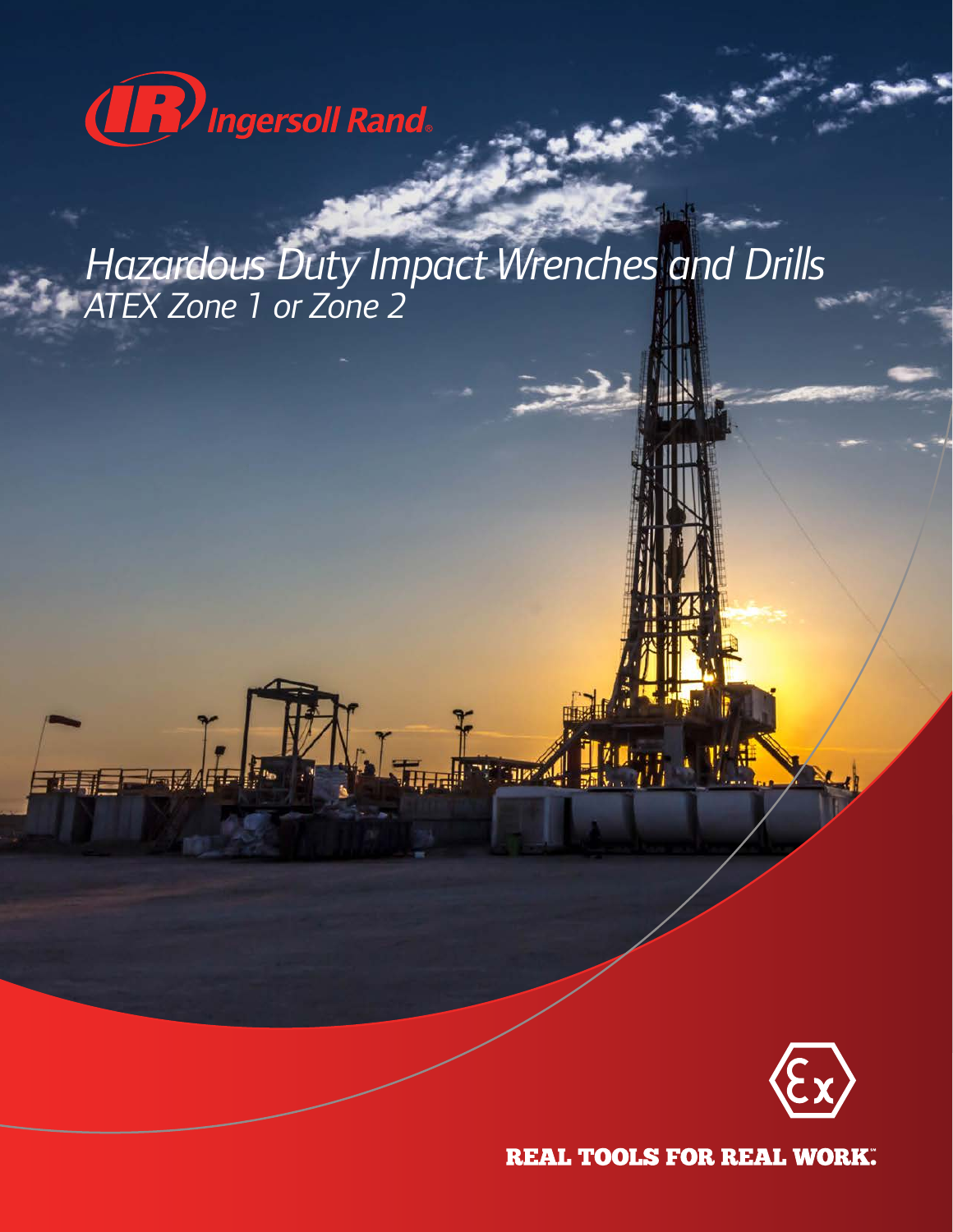## **Hazardous Duty Tools: MADE TO WORK WHEREVER WORK IS DONE**

When it comes to getting the toughest jobs done, professionals around the world choose Ingersoll Rand for tools specifically designed to meet safety regulations for working in dangerous atmospheres. From petrochemical refineries to plastic manufacturers, Ingersoll Rand offers safe and productive solutions to meet the demands of our customers, because making tools that can't work where our customers work is not an option.

### **Safety:**

•Reduces risk of arcs or sparks. Complies with stringent European safety directives (ATEX) for use in explosive atmospheres that help expedite your hot work permit process

### **Reliability:**

•The outstanding quality of Ingersoll Rand tools and our extended maintenance intervals give you more time to get the job done. Minimize your downtime and maximize productivity

### **Durability:**

• Premium components such as bronze end plates and titanium hammer cases help extend tool life



**ATEX Marking:**

- ATEX 2014/34/EU
- Ex h IIA T6 Gb X

**ISO 80079-36 Certified**











\*Use spark proof impact sockets and drill bits

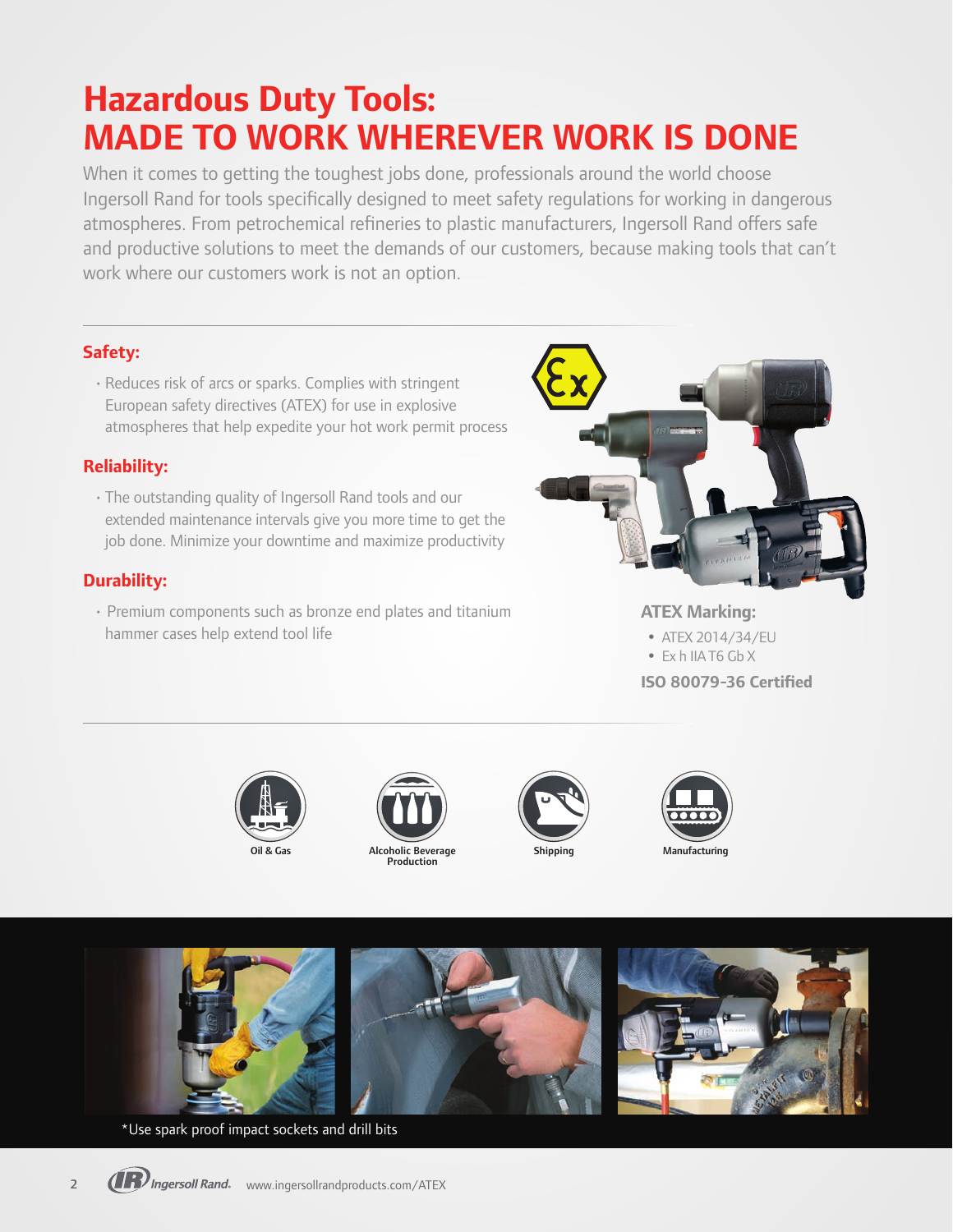## **Adaptable to Your Application.**



Ingersoll Rand's line of Hazardous Duty impact tools and drills are built to perform in the harshest environments including oil refineries, shipping and other areas where hazardous atmospheres can occur. Our broad portfolio of ATEX certified tools will get the job done-by reducing risk of arcs or sparks.

#### **Oil & Gas**



- Offshore and Land Rigs
- Petrochemical Refining
- Plant Turnaround and General Maintenance

#### **Alcoholic Beverage Production**



- Distilleries
- Breweries

#### **Shipping**



- Floating Production Storage and Offloading Vessels (FPSO)
- General Maintenance
- Tank Terminal Maintenance

#### **Manufacturing**



- Plastic Manufacturing
- Chemical Manufacturing
- Paper and Pulp Manufacturing

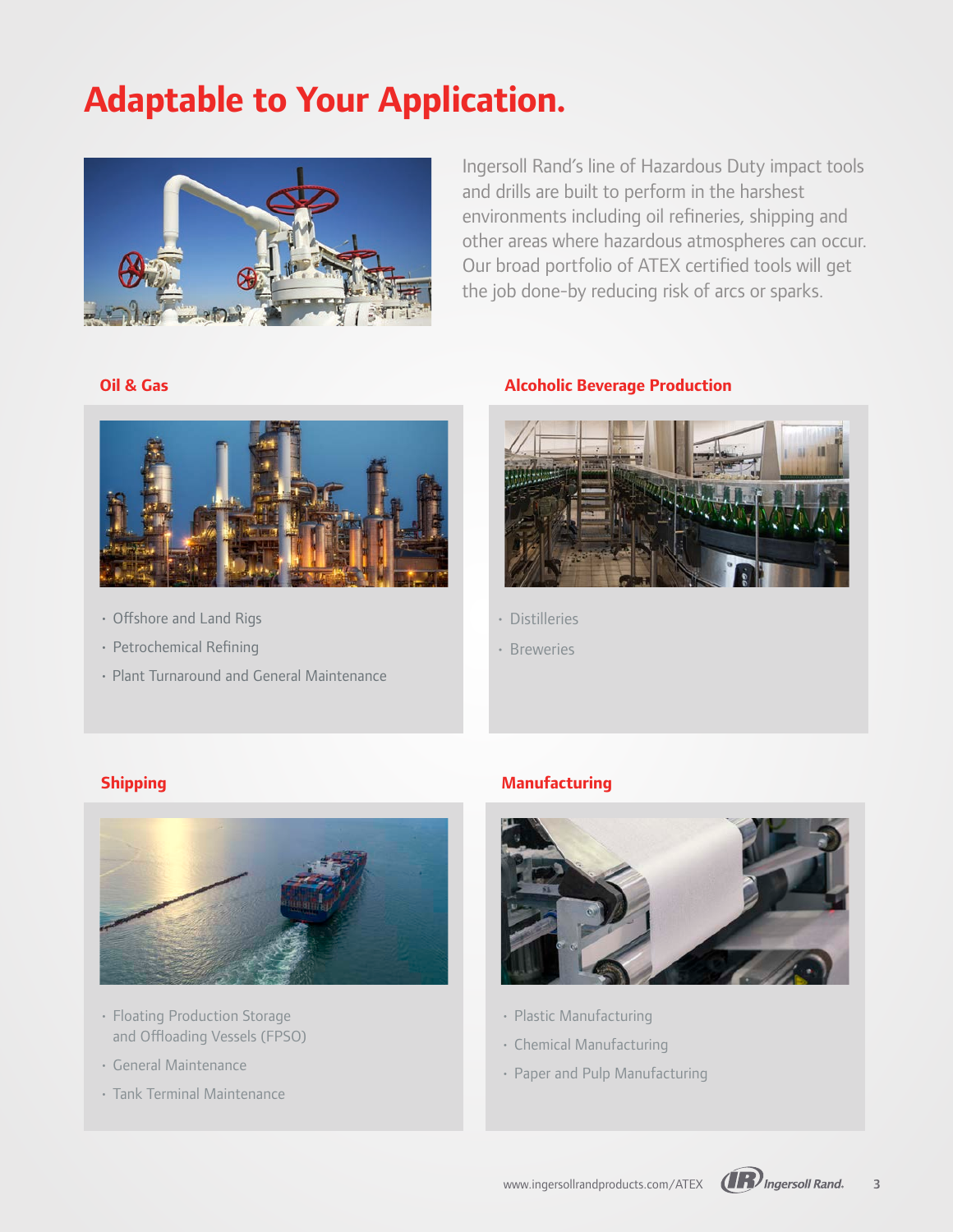### **ATEX ½" Impact Wrench** *2131PEX*



| <b>ATEX Air Impacts</b> |         |                 |                                        |            |                             |                                      |        |              |                                                                 |                                       |                                                 |  |
|-------------------------|---------|-----------------|----------------------------------------|------------|-----------------------------|--------------------------------------|--------|--------------|-----------------------------------------------------------------|---------------------------------------|-------------------------------------------------|--|
| <b>Model</b>            | Config. | <b>Drive</b>    | <b>Max Torque</b><br>Size ft.-lb. (Nm) | <b>BPM</b> | <b>Sound Level</b><br>dB(A) | <b>Vibration Level</b><br>$M/52$ (K) |        |              | $\mathsf{lb}\,(\mathsf{k}\mathsf{q})\,$ in $(\mathsf{mm})\,$ in | Weight Length Air-Inlet Min-Hose-Size | <b>Average Air</b><br>in (mm) Consumption (CFM) |  |
| 2131PEX                 | Pistol  | $\frac{1}{2}$ " | 600 (813)                              | 1250       | 93.7                        | 8.31(1.1)                            | 4.9(2) | 5./<br>(190) | $\frac{1}{4}$ "                                                 | $\frac{3}{8}$ " (10)                  | 4.8                                             |  |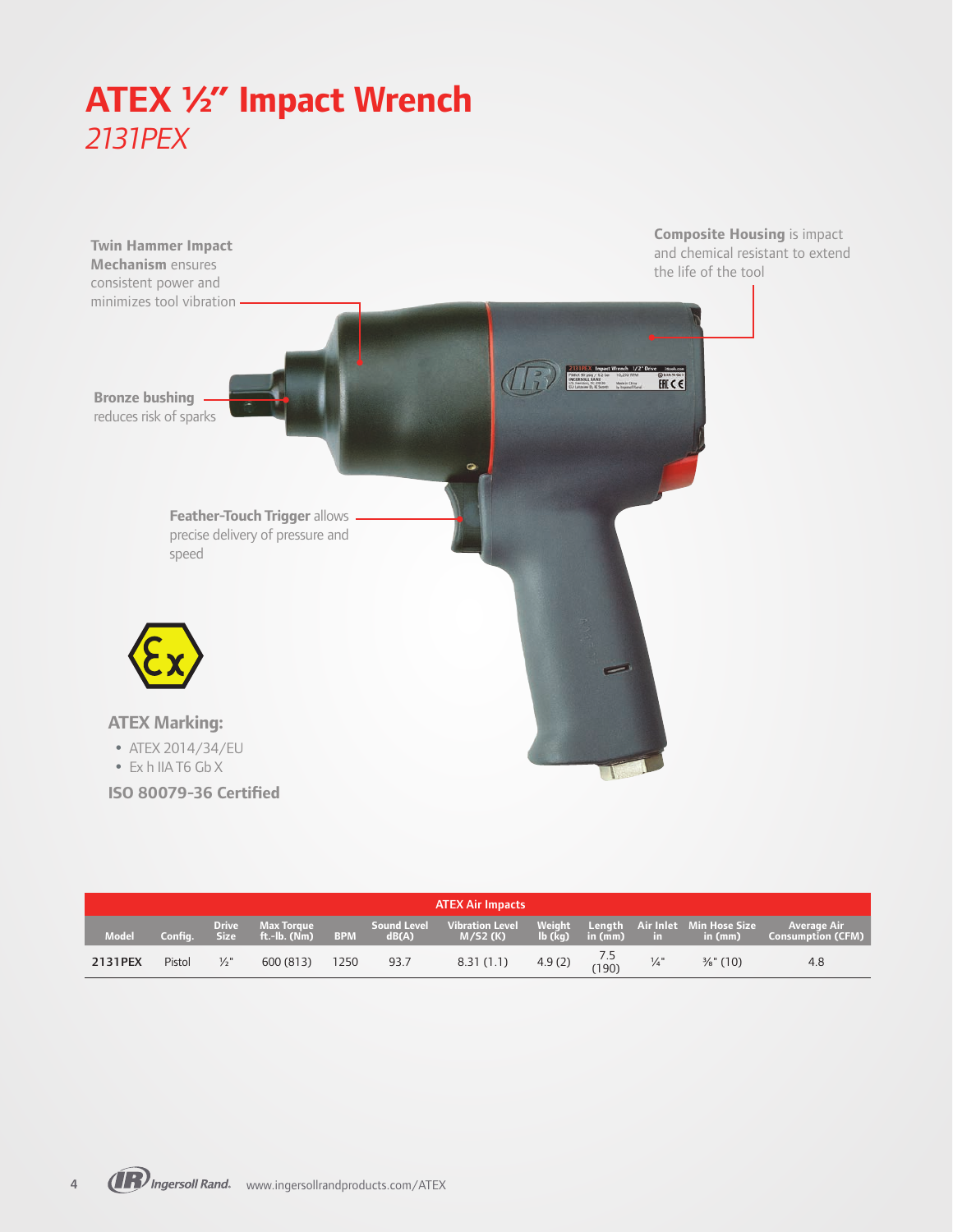## **ATEX 3/4" Impact Wrench** *2925RBP1TiEX*



| <b>ATEX Air Impacts</b> |                        |  |                                                         |  |                               |                                                                 |  |  |                 |                                                          |                                                                                                |
|-------------------------|------------------------|--|---------------------------------------------------------|--|-------------------------------|-----------------------------------------------------------------|--|--|-----------------|----------------------------------------------------------|------------------------------------------------------------------------------------------------|
| <b>Model</b>            |                        |  | <b>Drive</b> Max Torque<br>Config. Size ft.-lb.(Nm) BPM |  | Sound Level                   | $dB(A)$ $M/52 (K)$                                              |  |  |                 | Vibration Level Weight Ib Length Air Inlet Min Hose Size | Average Air<br>$(\bar{k}$ q) in $(\bar{m}$ m) in in $(\bar{m}$ m) Consumption $(\mathsf{CFM})$ |
| 2925RBP1TiEX            | Pistol $\frac{3}{4}$ " |  |                                                         |  | 1600 (2169) 1050 95.9 / 106.9 | 10.5 (1) 12 (5.44) $\begin{array}{cc} 8.9 \\ (226) \end{array}$ |  |  | $\frac{3}{8}$ " | $\frac{1}{2}$ " (13)                                     | 60                                                                                             |

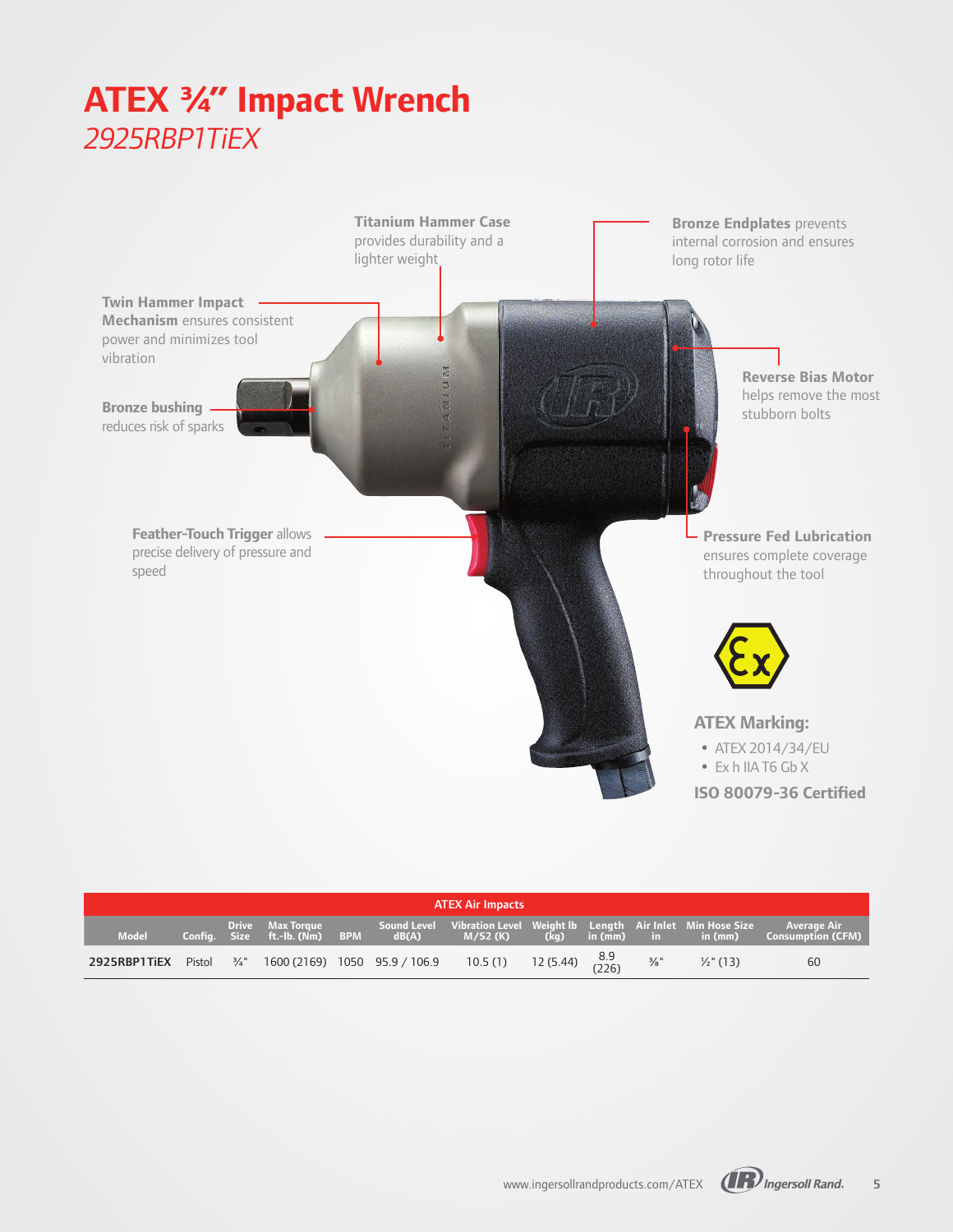### **ATEX 3900 Series Impact Wrench** *3940B2TiEX; 3942B2TiEX; 3955B2TiEX*



- ATEX 2014/34/EU
- y Ex h IIA T6 Gb X

**ISO 80079-36 Certified**

| <b>ATEX Air Impacts</b> |          |                             |                                   |            |                             |                                      |                          |                          |                         |                                 |                                                   |  |
|-------------------------|----------|-----------------------------|-----------------------------------|------------|-----------------------------|--------------------------------------|--------------------------|--------------------------|-------------------------|---------------------------------|---------------------------------------------------|--|
| <b>Model</b>            | Confia.  | <b>Drive</b><br><b>Size</b> | <b>Max Torque</b><br>ft.-lb. (Nm) | <b>BPM</b> | <b>Sound Level</b><br>dB(A) | <b>Vibration Level</b><br>$M/52$ (K) | Weight <b>lb</b><br>(kg) | Lenath in<br>(mm)        | <b>Air Inlet</b><br>in. | <b>Min Hose Size</b><br>in (mm) | <b>Average Air</b><br><b>Consumption</b><br>(CFM) |  |
| 3940B2TiEX              | D-Handle |                             | 2500 (3729)                       | 800        | 100.6 / 111.6               | 13.1(1.6)                            | 21.2(9.6)                | 13.5 (343)               | $\frac{1}{2}$ "         | $\frac{3}{4}$ " (19)            | 64                                                |  |
| 3942B2TiEX              | D-Handle |                             | 3250 (4406)                       | 850        | 99.0 / 110.0                | 16.9(4.6)                            | 22.6(10.5)               | 14.3 (362)               | $\frac{1}{2}$ "         | $\frac{3}{4}$ " (19)            | 95                                                |  |
| 3955B2TiEX              | D-Handle | $1 - \frac{1}{2}$           | 5000 (6779)                       | 700        | 101.2 / 112.2               | 20.8(8.5)                            |                          | 34.6 (15.7) 16.5 (419.1) | $\frac{1}{2}$ "         | $\frac{3}{4}$ " (19)            | 80                                                |  |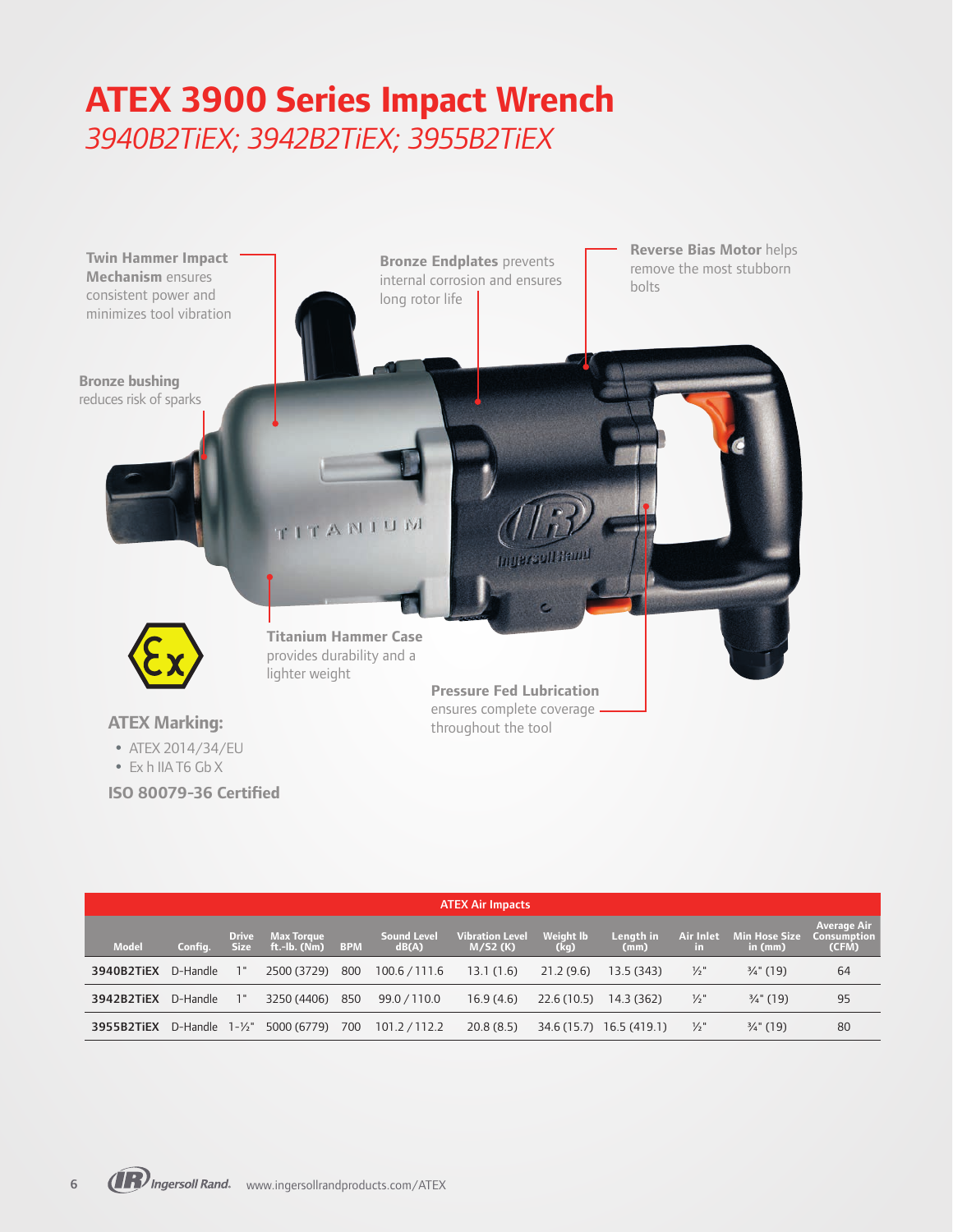## **ATEX Reversible Drills** *7803RAKCEX; 7802RAKCEX*



y Ex h IIA T6 Gb X

**ISO 80079-36 Certified**

| <b>ATEX Reversible Drills</b> |           |                             |                                            |            |                               |                                      |                               |                      |                                                |             |                 |                                                   |  |
|-------------------------------|-----------|-----------------------------|--------------------------------------------|------------|-------------------------------|--------------------------------------|-------------------------------|----------------------|------------------------------------------------|-------------|-----------------|---------------------------------------------------|--|
| <b>Model</b>                  | Actuation | <b>Chuck</b><br><b>Type</b> | <b>Chuck</b><br><b>Capacity</b><br>in (mm) | Reversible | Rated<br><b>Power</b><br>(hp) | <b>Free</b><br><b>Speed</b><br>(RPM) | Weight<br>$Ib$ ( $\bar{k}q$ ) | Length<br>in (mm)    | Min Hose Size Sound Level Air Inlet<br>in (mm) | dB(A)       | (in)            | <b>Average Air</b><br><b>Consumption</b><br>(CFM) |  |
| 7803RAKCEX                    | Trigger   |                             | Keyless $\frac{1}{2}$ " (13)               | Yes        | 0.5                           | 500                                  |                               | $3.3(1.5)$ 8.7 (221) | $3/8$ " (10)                                   | 83.0 / 94.0 | $\frac{1}{4}$ " | 4                                                 |  |
| 7802RAKCEX                    | Trigger   |                             | Keyless $\frac{3}{8}$ " (10)               | Yes        | 0.5                           | 2000                                 |                               | $2.9(1.2)$ 7.4 (188) | $3/8$ " (10)                                   | 82.0 / 93.0 | $\frac{1}{4}$ " |                                                   |  |